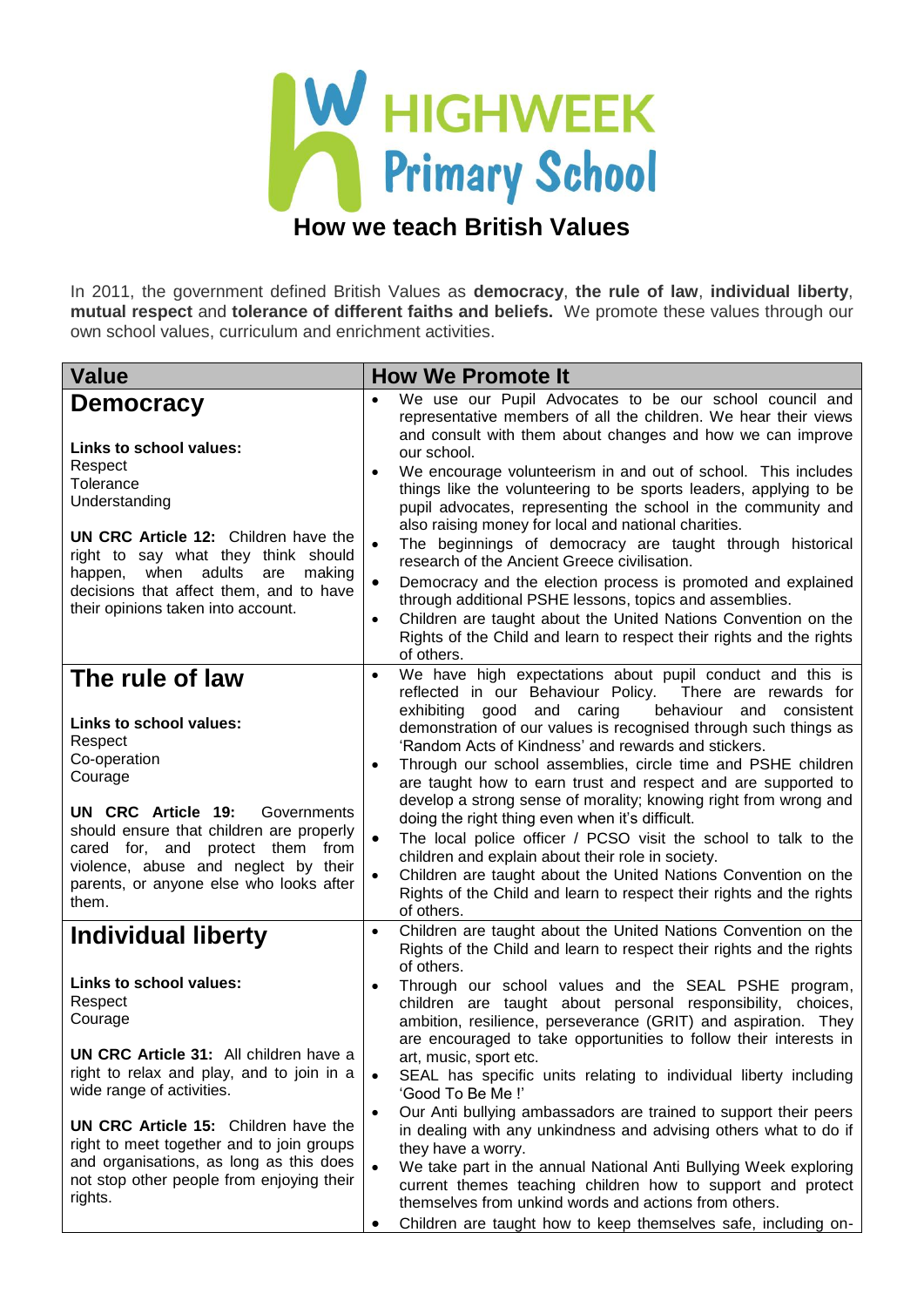|                                                                                                                                                                                                                                                                                                                                                                                            |                                     | line. This is done through computing lessons, assemblies and<br>outside organisations such as the NSPCC, Internet Safety Day as                                                                                                                                                                                                            |
|--------------------------------------------------------------------------------------------------------------------------------------------------------------------------------------------------------------------------------------------------------------------------------------------------------------------------------------------------------------------------------------------|-------------------------------------|--------------------------------------------------------------------------------------------------------------------------------------------------------------------------------------------------------------------------------------------------------------------------------------------------------------------------------------------|
|                                                                                                                                                                                                                                                                                                                                                                                            |                                     | well as through the PSHE curriculum.                                                                                                                                                                                                                                                                                                       |
| <b>Mutual respect</b>                                                                                                                                                                                                                                                                                                                                                                      | $\bullet$<br>$\bullet$              | We have high expectations about pupil conduct and this is<br>reflected in our Behaviour Policy and our Equality Policy.<br>Children are taught about the United Nations Convention on the                                                                                                                                                  |
| Links to school values:<br>Respect                                                                                                                                                                                                                                                                                                                                                         |                                     | Rights of the Child and learn to respect their rights and the rights<br>of others.                                                                                                                                                                                                                                                         |
| Friendship<br>Co-operation                                                                                                                                                                                                                                                                                                                                                                 | $\bullet$                           | Through our school's values, learning attitudes, SEAL scheme,<br>PSHE and circle time children are taught to respect each other, to<br>be cooperative and collaborative, be supportive and to look for                                                                                                                                     |
| <b>UN CRC Article 2:</b><br>The Convention<br>applies to everyone whatever their race,<br>religion, abilities, whatever they think or<br>say and whatever type of family they<br>come from.<br>UN CRC Article 30: Children have a<br>right to learn and use the language and<br>customs of their families, whether these<br>are shared by the majority of people in<br>the country or not. | $\bullet$                           | similarities while being understanding of differences.<br>We pride ourselves in modelling mutual respect, kindness and<br>equality through promotion of our Random Act of Kindness raffle<br>ticket scheme.                                                                                                                                |
|                                                                                                                                                                                                                                                                                                                                                                                            | $\bullet$                           | The SEAL theme of 'Getting On and Falling Out' explores these<br>issues well.<br>Mutual respect is also promoted through additional PSHE lessons                                                                                                                                                                                           |
|                                                                                                                                                                                                                                                                                                                                                                                            |                                     | and assemblies. A range of specific assemblies were delivered<br>focusing on helping other pupils to understand specific special<br>needs.                                                                                                                                                                                                 |
|                                                                                                                                                                                                                                                                                                                                                                                            | $\bullet$                           | Children are taught about the United Nations Convention on the<br>Rights of the Child and learn to respect their rights and the rights<br>of others.                                                                                                                                                                                       |
| Tolerance of different<br>faiths and beliefs                                                                                                                                                                                                                                                                                                                                               | $\bullet$                           | We have high expectations about pupil conduct and this is<br>reflected in our Behaviour Policy and our Equality, Diversity and<br>Cohesion Policy.                                                                                                                                                                                         |
| Links to school values:<br>Respect<br>Tolerance/Understanding                                                                                                                                                                                                                                                                                                                              | $\bullet$                           | Tolerance of different faiths and beliefs is promoted through the<br>Syllabus for Religious Education. Children learn about different<br>religions, their beliefs, places of worship and festivals.<br>The<br>children's work on this subject or whole school learning in<br>assemblies is often displayed in the classrooms or around the |
| UN CRC Article 14: Children have the<br>right to think and believe what they want,<br>and to practise their religion, as long as<br>they are not stopping other people from<br>enjoying their rights. Parents should<br>guide their children on these matters.                                                                                                                             | $\bullet$                           | school.<br>This is supplemented by assemblies (Key Stage and whole<br>school), which also mark and celebrate significant religious<br>festivals such as Ramadan and Diwali.                                                                                                                                                                |
|                                                                                                                                                                                                                                                                                                                                                                                            | $\bullet$<br>$\bullet$<br>$\bullet$ | Visits are made by local religious leaders and children have the<br>opportunity to visit places of worship.<br>Children are taught about the United Nations Convention on the<br>Rights of the Child and learn to respect their rights and the rights                                                                                      |
|                                                                                                                                                                                                                                                                                                                                                                                            |                                     | of others.                                                                                                                                                                                                                                                                                                                                 |

Highweek School Values as Selected by Staff, Pupils, Parents and Governors

| Term           | <b>SEAL theme</b><br>Every other year focus | Value          | <b>Related values</b>                                                 |
|----------------|---------------------------------------------|----------------|-----------------------------------------------------------------------|
|                | New beginnings                              | Respect        | tolerance, equality & trust                                           |
| 2              | Going for goals                             | <b>Belief</b>  | self-efficacy,<br>positivity,<br>growth, change & challenge           |
| 3              | Getting on and falling out                  | Friendship     | compassion, care, kindness &<br>consideration                         |
| $\overline{4}$ | Good to be me                               | Courage        | resilience, determination &<br>bravery                                |
| 5              | <b>Relationships</b>                        | Responsibility | democracy & fairness, safe,<br>self, others & community,<br>team work |
| 6              | Changes                                     | Pride          | progress, self-belief<br>&<br><b>SUCCESS</b>                          |